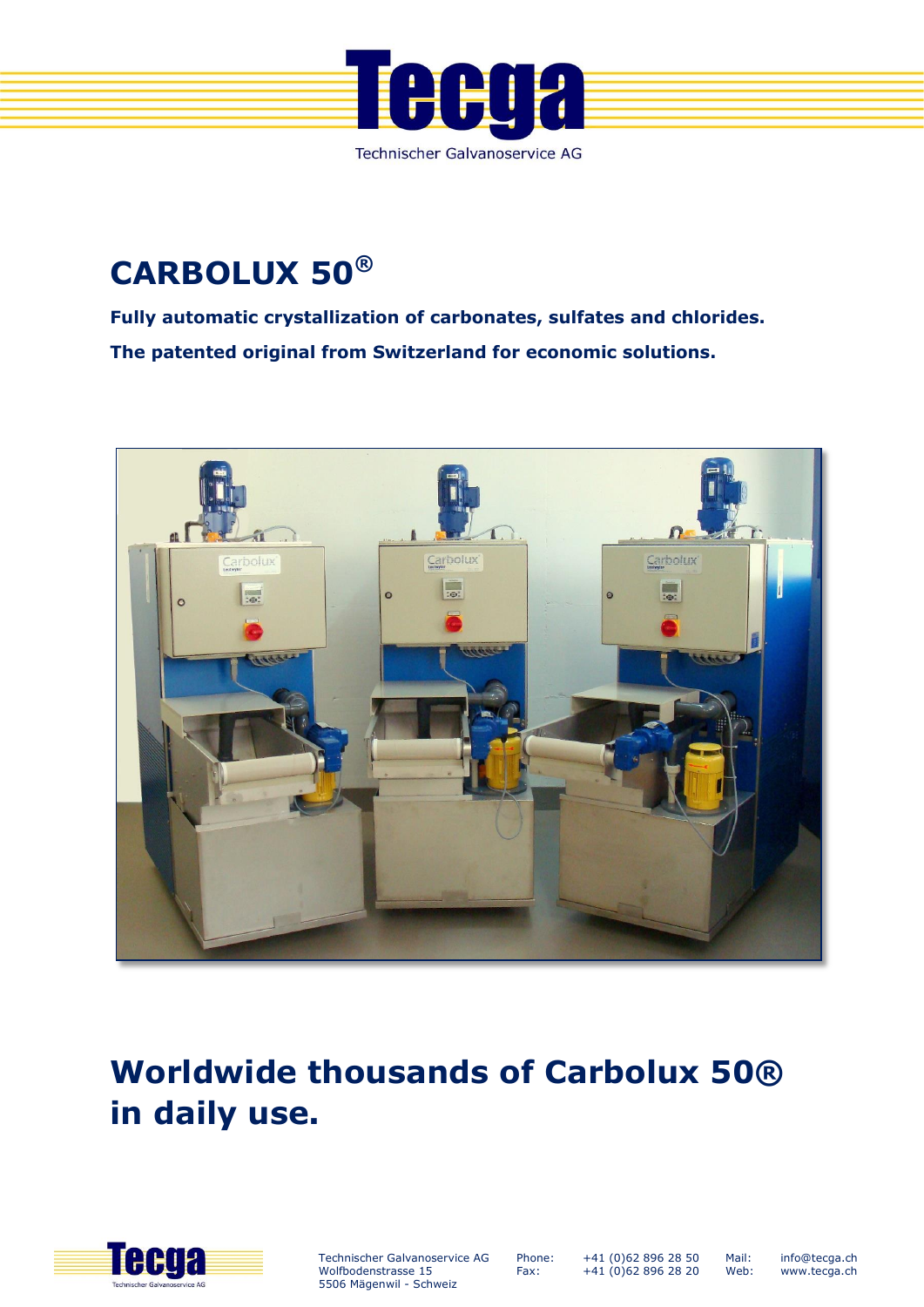

Technischer Galvanoservice AG

## **Carbolux unit® - Type 50**

Our own patented development allows detrimental decomposition products to be removed from various electrolytes and process solutions. An optimal media constancy is achieved thus safeguarding product quality.

Precipitation of: Carbonates, Sulfates and Chlorides

### **Typical Applications**

Efflorescence of Carbonate, Sulfate and Chloride

#### **Advantages**

- $\triangleright$  An optimum and constant quality of the fluid
- $\triangleright$  A longer life time of the fluid
- > Lower reject rate
- $\triangleright$  Low energy costs
- $\triangleright$  Efficient use of chemicals
- $\geq$  Less waste water
- **▶** Constant parameters
- $\triangleright$  No production time interruption
- $\triangleright$  Low labour costs (machine is automated)
- $\triangleright$  Less maintenance on heat exchanger
- Abidance DIN Specifications 9002/9003
- $\triangleright$  Short payback period







Phone: Fax:

+41 (0)62 896 28 50 +41 (0)62 896 28 20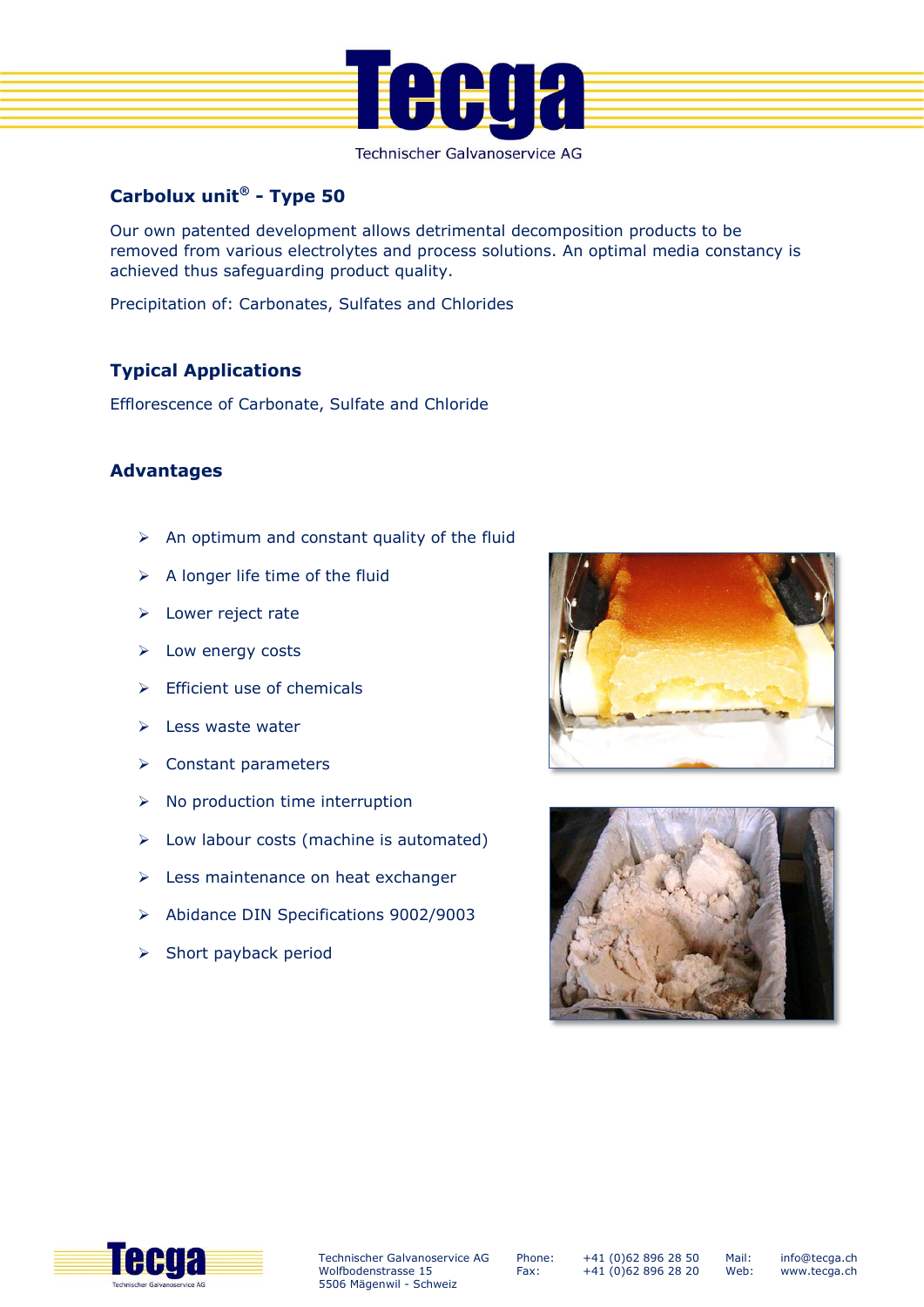

Technischer Galvanoservice AG

#### **Hidden costs in the electroplating industry**

Crystallisation of salts, carbonates and sulphates

Customers' growing demands and the pressure they exert in terms of pricing, along with the increasing competition within the electroplating market, mandate optimisation of production and costs – now more than ever before. Improved economic efficiency notwithstanding, quality should not be neglected.

But where can cost savings be made during production ? Energy and chemical resources are certainly key factors, and it is important to leverage them, since significant savings are possible in these areas.

Previously, production had to be halted, the treated liquid was transferred by pump and there was a waiting period until winter. The salts had to be disengaged using shovels and pick-axes. This is neither state-of-the-art nor in keeping with the times. The ensuing consequences – and thus costs – are/were:

#### **Component staining**

- $\triangleright$  Excessively high electricity costs due to higher voltage being used
- $\triangleright$  Poor electricity yield, therefore longer bath soaking times and decreased layer thickness
- $\triangleright$  Rough surface coatings
- $\triangleright$  Irregular layer thickness on the components
- $\triangleright$  High drag-out rate due to bath viscosity
- $\triangleright$  Poor anode solubility, risk of staining
- $\triangleright$  Higher medium temperature
- $\triangleright$  The need for better cooling power
- $\triangleright$  Blocked heat exchangers and pumps
- $\triangleright$  Expensive new approaches and disposal costs
- Worst-case scenario: production stop

Today, economically successful businesses deploy cold crystallisation technology for baths using CARBOLUX®. The undesirable salts, carbonates and sulphates are separated by means of continuous freezing. A specific quantity of the medium is removed from the bath without impacting production. This is then cooled to a precisely defined temperature. Following the fully automated re-infusion of the purified medium into the bath, the resultant crystals remain behind on the belt filter, subsequently being dispensed into the collection chamber. The salts that have been filtered out can now be disposed of.

The service life of the process solution is thereby extended exponentially, with quality remaining consistent. This results in enormous savings in terms of energy and chemical resources. The residual waste materials are salts, carbonates, sulphates.



Phone: Fax:

+41 (0)62 896 28 50 +41 (0)62 896 28 20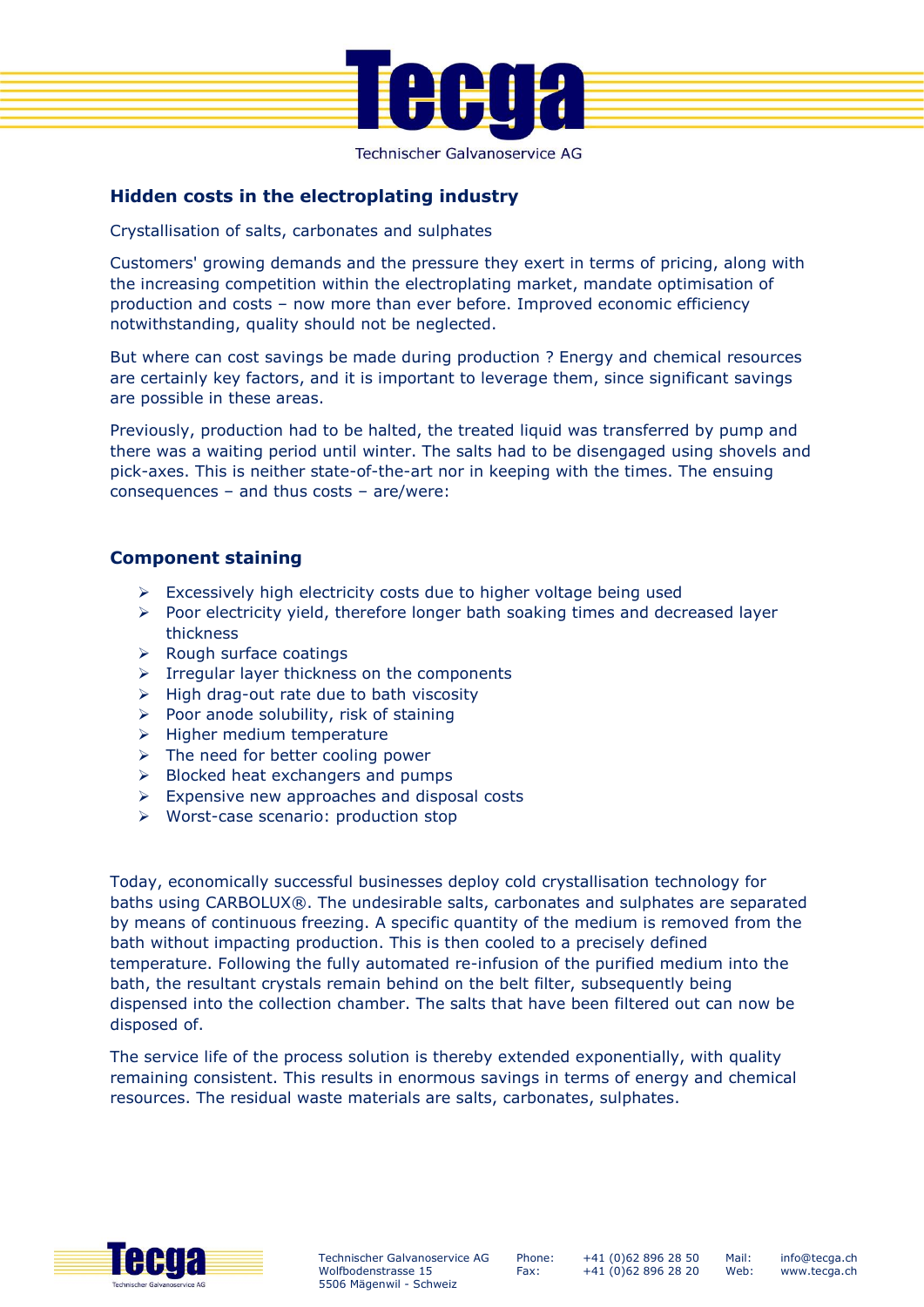

#### **Thank to this technology, the companies that use CARBOLUX® profit on following advantages:**

- $\triangleright$  Consistent quality and, thus, satisfied customers
- $\triangleright$  Simple handling
- $\triangleright$  Bath cooling
- $\triangleright$  Extension of service life
- $\triangleright$  No production downtimes
- ▶ Lower electricity costs
- Uniform distribution of layer thickness
- $\triangleright$  Reduced outlay on maintenance

Those who are aware of their hidden costs remain competitive and, thus, in contention. Costs associated with energy, chemical resources and waste water are factors that are increasingly accorded importance when addressing the optimisation or reduction of production costs.



**The diversity of customers'specifications makes it possible for us to offer a high degree of flexibility in the system variants.**



Technischer Galvanoservice AG Wolfbodenstrasse 15 5506 Mägenwil - Schweiz

Phone: Fax:

+41 (0)62 896 28 50 +41 (0)62 896 28 20 info@tecga.ch www.tecga.ch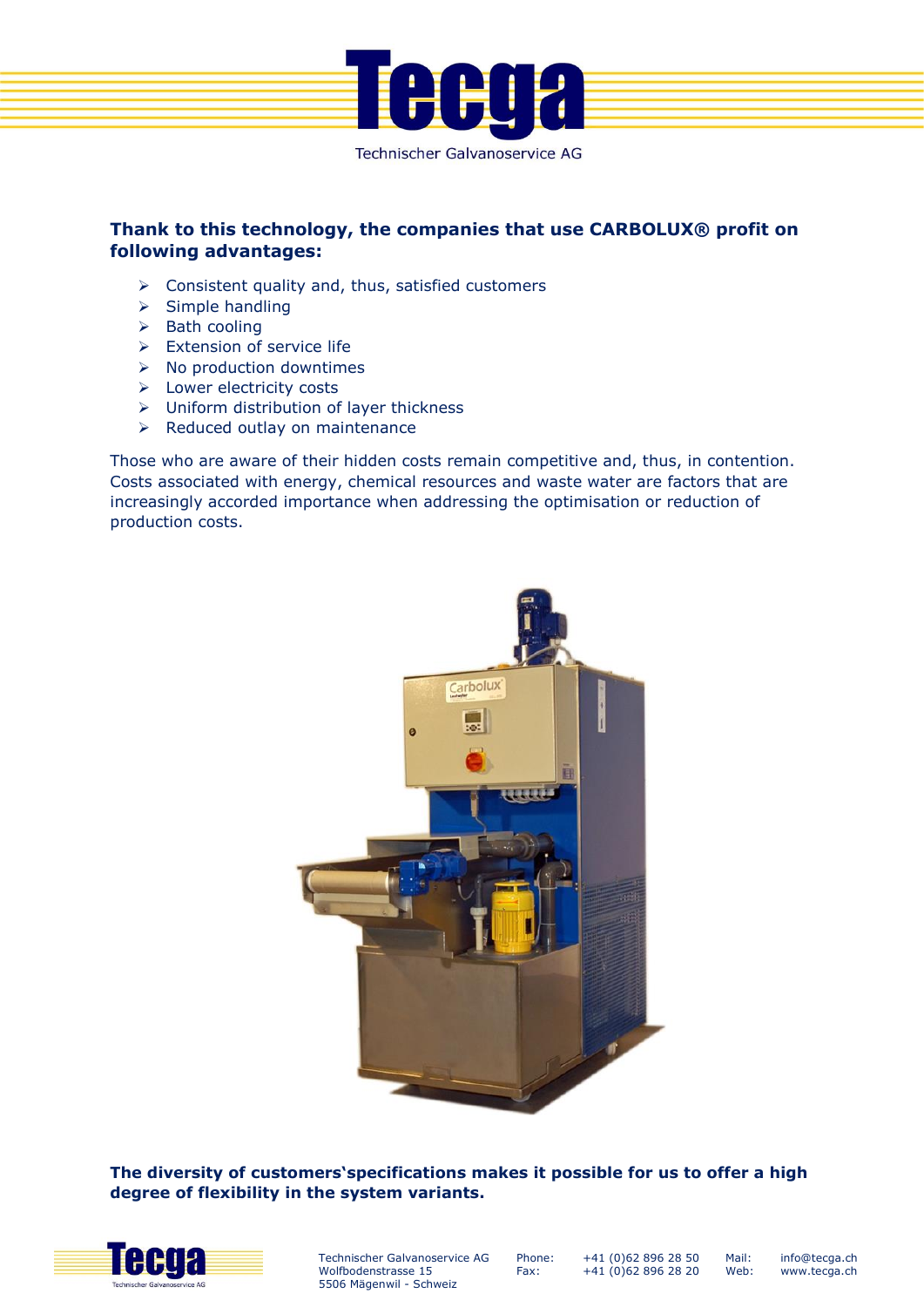

Technischer Galvanoservice AG

# **Carbolux 50®**

Our in house developed patented product. The perfect system for the crystallisation of carbonates, zinc nickel, sulphates, chloride.

The performance of Carbolux is enhanced when used with a pre-cooling chamber (if the temperature of the medium is excessively high, e.g. 60°).



This can be operated parallel (multiple **Carbolux** for a single bath).





#### **Carbolux** with **Belt Filter PLUS**

- $\triangleright$  Dry crystals
- $\triangleright$  Optimize dripping of
- $\triangleright$  Reduced chemical loss
- Automatic filter cloth cleaning
- $\triangleright$  Easy conversion
- $\triangleright$  Used band filter can be used as spare parts.

An extended belt filter permits the carbonate to drain better and for a longer duration, with reducing drying time.







Technischer Galvanoservice AG Wolfbodenstrasse 15 5506 Mägenwil - Schweiz

Phone: Fax:

+41 (0)62 896 28 50 +41 (0)62 896 28 20

Mail: Web: info@tecga.ch www.tecga.ch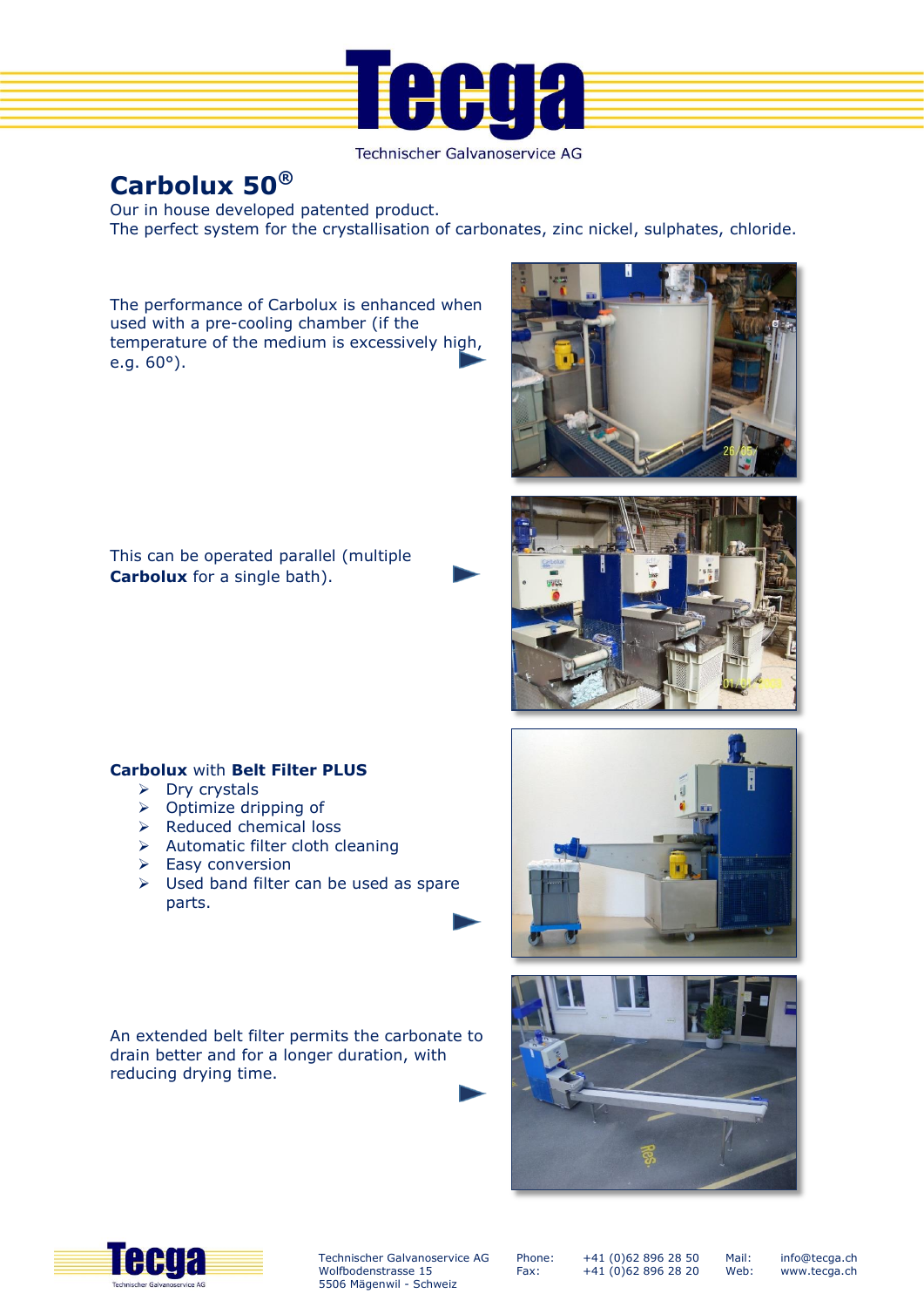

#### **Acid preparation**



### The course of Acid Processing

1 Acid medium (Retentat) becomes by means compressed air membrane pump alternately from the Pos. 8 and 9 in the cooling container Nr. 2 pumped.

Important: Suction conduction Pos. 8 and 9 must be 20 mm over the Tub bottom

- 2 Acid medium of the container Nr. 2 becomes over the plate exchange Nr. 3 in circulation on ca. 30° C cool off. (Adjustable) Cool medium is pure water. Basic attitude +32° C + - 4°C
- 3 Precooled acid medium will be sucked from the Carbolux plant Nr. 4 from the container Nr. 2 by each batch and by further cooling, the ferrous sulfate will be efflorescenced. With Temperature regulate, adjustable from +6° C until 0° C will be regulate the efflorescence of the quantity from ferrous sulfate.
- 4 The acid medium without ferrous (Permeat) flows back in loads in the appropriate bath Pos. 8 or 9.
- 5 The ferrous sulfate, witch by cooling of the acid medium who results in form of wet granulates. will be delivered with the conveyor out of the Carboluxplant in the receptacle Nr. 5.
- 6 The resulting remainder liquid from the receptacle Nr.5 must be given manual to the cooling container.
- The ferrous sulfate have to be dispose in accor  $\overline{7}$ dance with the "Disposal Industrial waste"



Technischer Galvanoservice AG Wolfbodenstrasse 15 5506 Mägenwil - Schweiz

Phone: Fax:

+41 (0)62 896 28 50 +41 (0)62 896 28 20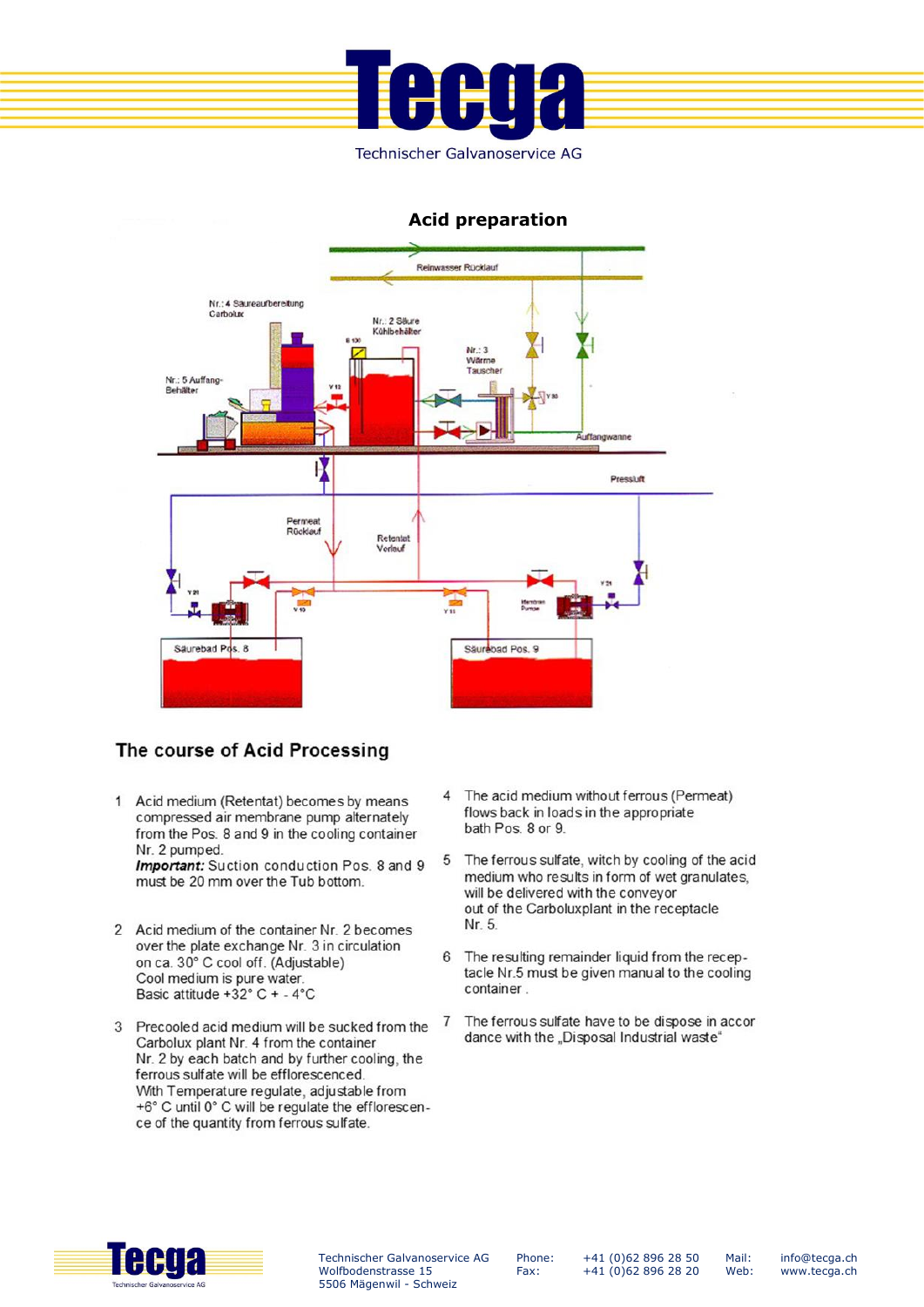



**Tecnical operation of process acid preparation**



Technischer Galvanoservice AG Wolfbodenstrasse 15 5506 Mägenwil - Schweiz

Phone: Fax:

+41 (0)62 896 28 50 +41 (0)62 896 28 20

info@tecga.ch www.tecga.ch